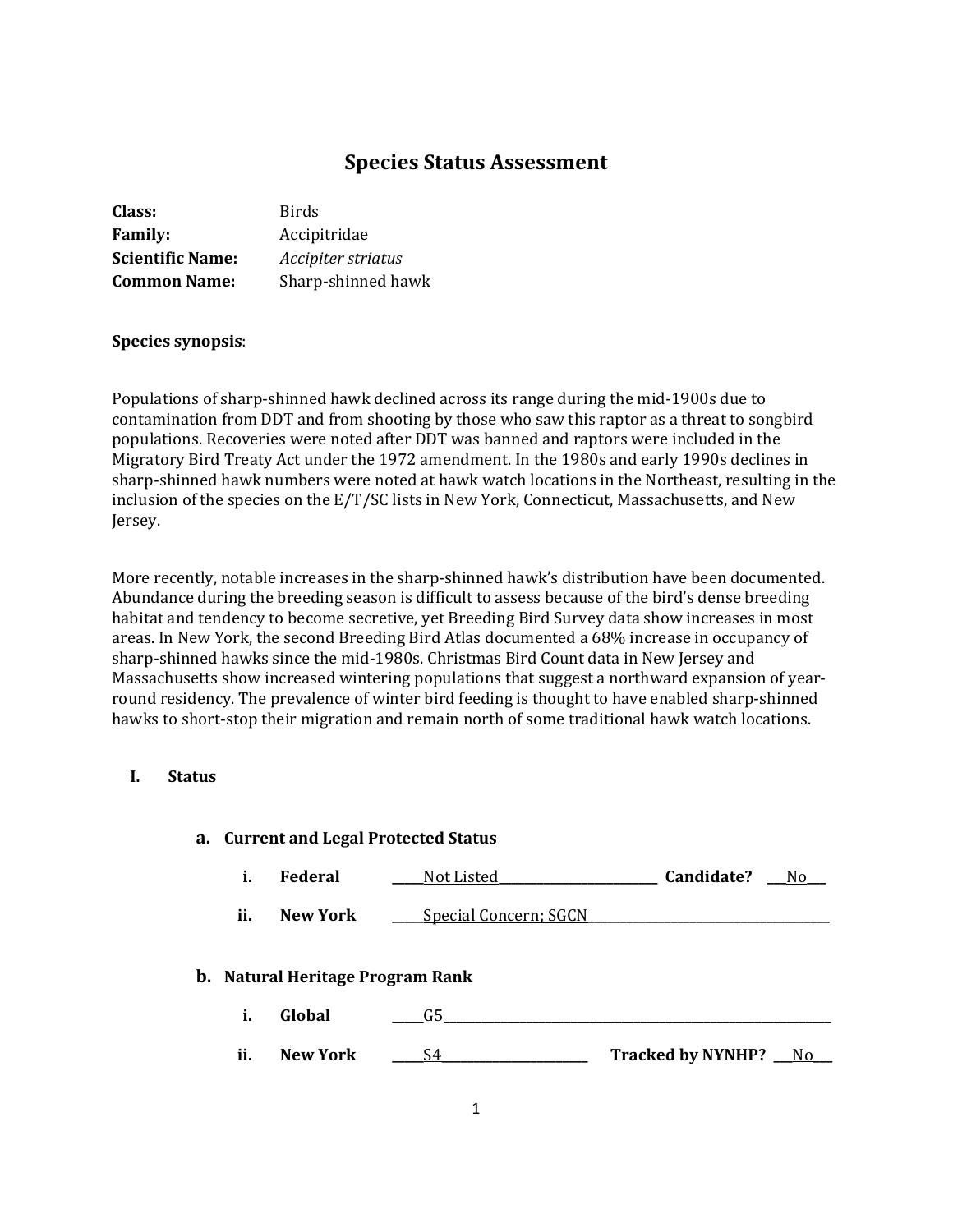# **Other Rank:**

NYNHP – Watch List IUCN Red List Category: LC - Least Concern

### **Status Discussion:**

Sharp-shinned hawk is a widespread breeder in all of New York except the Coastal Lowlands. It is a common migrant and a rare but increasing winter resident.

# **II. Abundance and Distribution Trends**

- **a. North America**
	- **i. Abundance**

| $\underline{X}$ increasing<br>declining<br>stable | unknown |
|---------------------------------------------------|---------|
|---------------------------------------------------|---------|

**ii. Distribution:**

| declining | increasing | $X$ stable | unknown |
|-----------|------------|------------|---------|
|-----------|------------|------------|---------|

**Time frame considered: \_\_\_\_\_**2000-2010**\_\_\_\_\_\_\_\_\_\_\_\_\_\_\_\_\_\_\_\_\_\_\_\_\_\_\_\_\_\_\_\_\_\_\_\_\_\_\_**

# **b. Regional**

**i. Abundance**

| $\equiv$ declining $X$ increasing             |            | stable                  | unknown    |
|-----------------------------------------------|------------|-------------------------|------------|
| ii. Distribution:                             |            |                         |            |
| __declining ____increasing                    |            | $X_{\mathbf{z}}$ stable | ___unknown |
| <b>Regional Unit Considered:</b> Leastern BBS |            |                         |            |
| <b>Time Frame Considered:</b>                 | _2000-2010 |                         |            |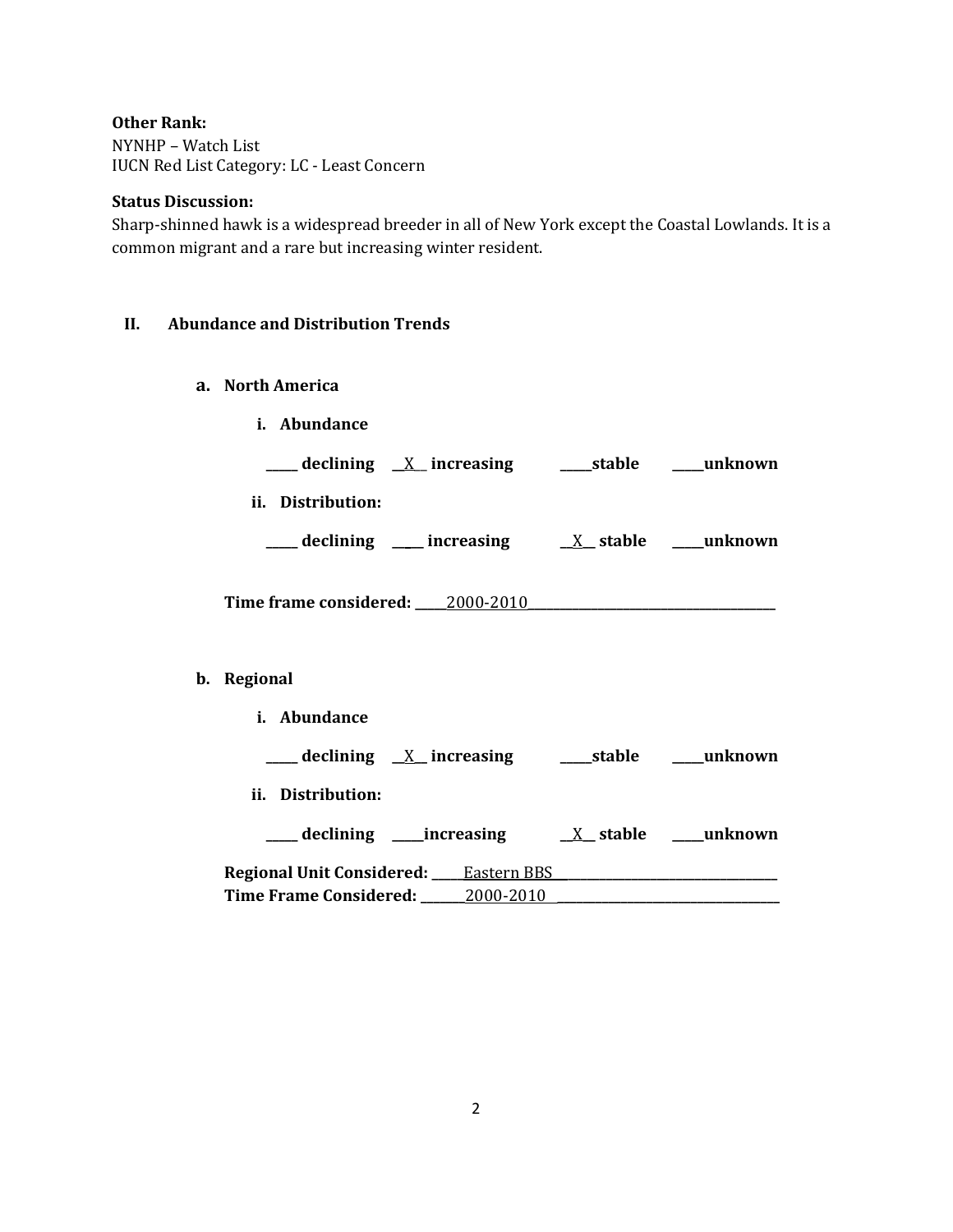**c. Adjacent States and Provinces**

| <b>CONNECTICUT</b> |                                                          |           |
|--------------------|----------------------------------------------------------|-----------|
| i. Abundance       |                                                          |           |
|                    | ___ declining <u>X</u> increasing ___ stable ___ unknown |           |
| ii. Distribution:  |                                                          |           |
|                    |                                                          |           |
|                    | Time frame considered: _2000-2010                        |           |
|                    |                                                          |           |
|                    | MASSACHUSETTS Not Present _________ No data ______       |           |
| i. Abundance       |                                                          |           |
|                    |                                                          |           |
| ii. Distribution:  |                                                          |           |
|                    |                                                          |           |
|                    | Time frame considered: 2000-2010                         |           |
|                    |                                                          |           |
| <b>NEW JERSEY</b>  |                                                          |           |
| i. Abundance       |                                                          |           |
|                    | ___ declining _X_ increasing _______stable _____unknown  |           |
| ii. Distribution:  |                                                          |           |
|                    |                                                          |           |
|                    | Time frame considered: 2000-2010                         |           |
|                    | Listing Status: ____________Special Concern              | SGCN? Yes |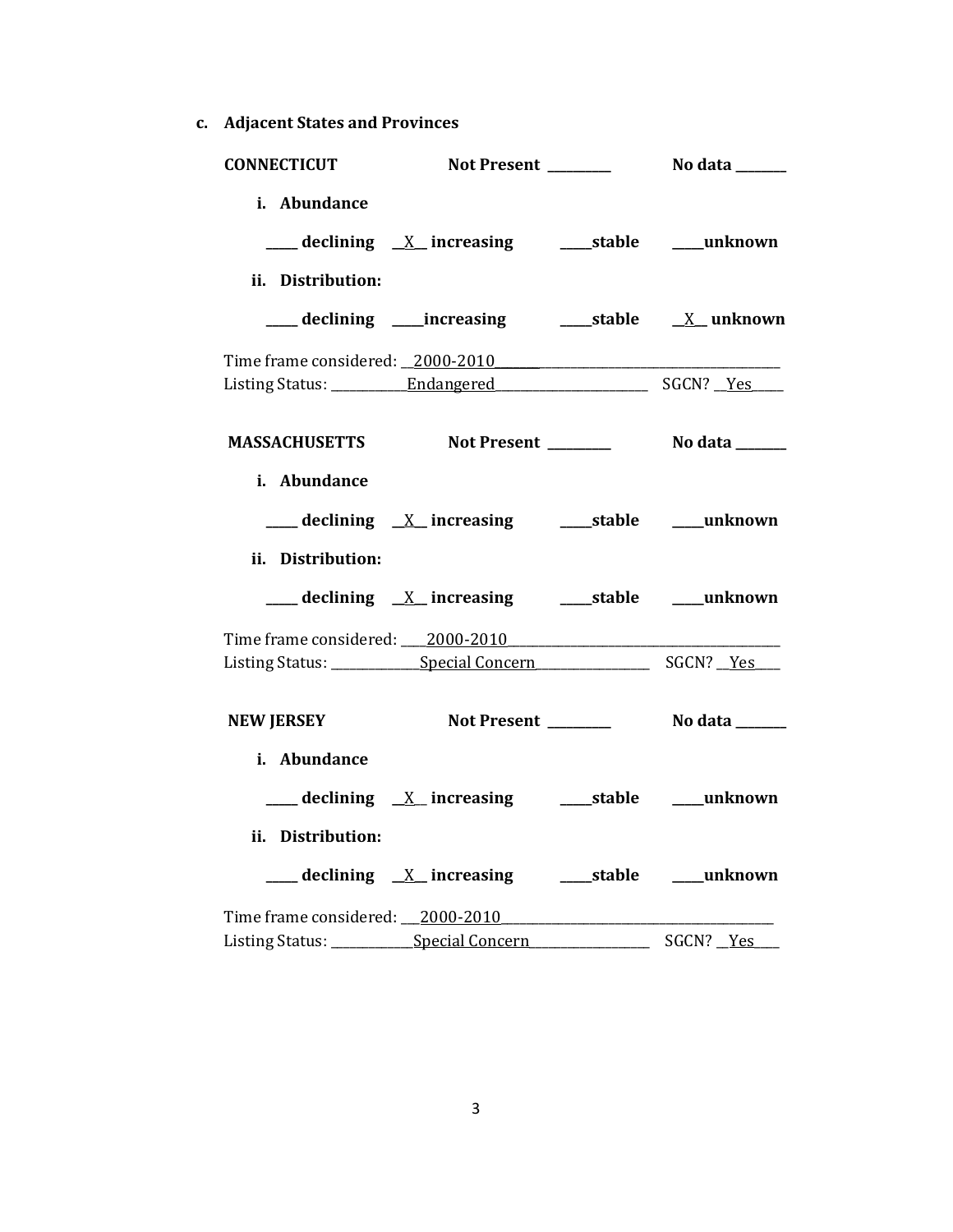| <b>ONTARIO</b>    |                                                                       |                          |
|-------------------|-----------------------------------------------------------------------|--------------------------|
| i. Abundance      |                                                                       |                          |
|                   | <u>___</u> declining <u>X</u> _ increasing  ____ stable  ____ unknown |                          |
| ii. Distribution: |                                                                       |                          |
|                   |                                                                       |                          |
|                   | Time frame considered: 2000-2010                                      |                          |
|                   |                                                                       |                          |
|                   | PENNSYLVANIA Not Present _________ No data ______                     |                          |
| i. Abundance      |                                                                       |                          |
|                   |                                                                       |                          |
| ii. Distribution: |                                                                       |                          |
|                   |                                                                       |                          |
|                   | Time frame considered: 2000-2010 (BBA: -18%; BBS: +2%/year)           |                          |
|                   |                                                                       |                          |
| <b>QUEBEC</b>     |                                                                       |                          |
| i. Abundance      |                                                                       |                          |
|                   | $X$ declining _____increasing                                         | _____stable _____unknown |
| ii. Distribution: |                                                                       |                          |
|                   |                                                                       |                          |
|                   | Time frame considered: 2000-2010                                      |                          |
|                   |                                                                       |                          |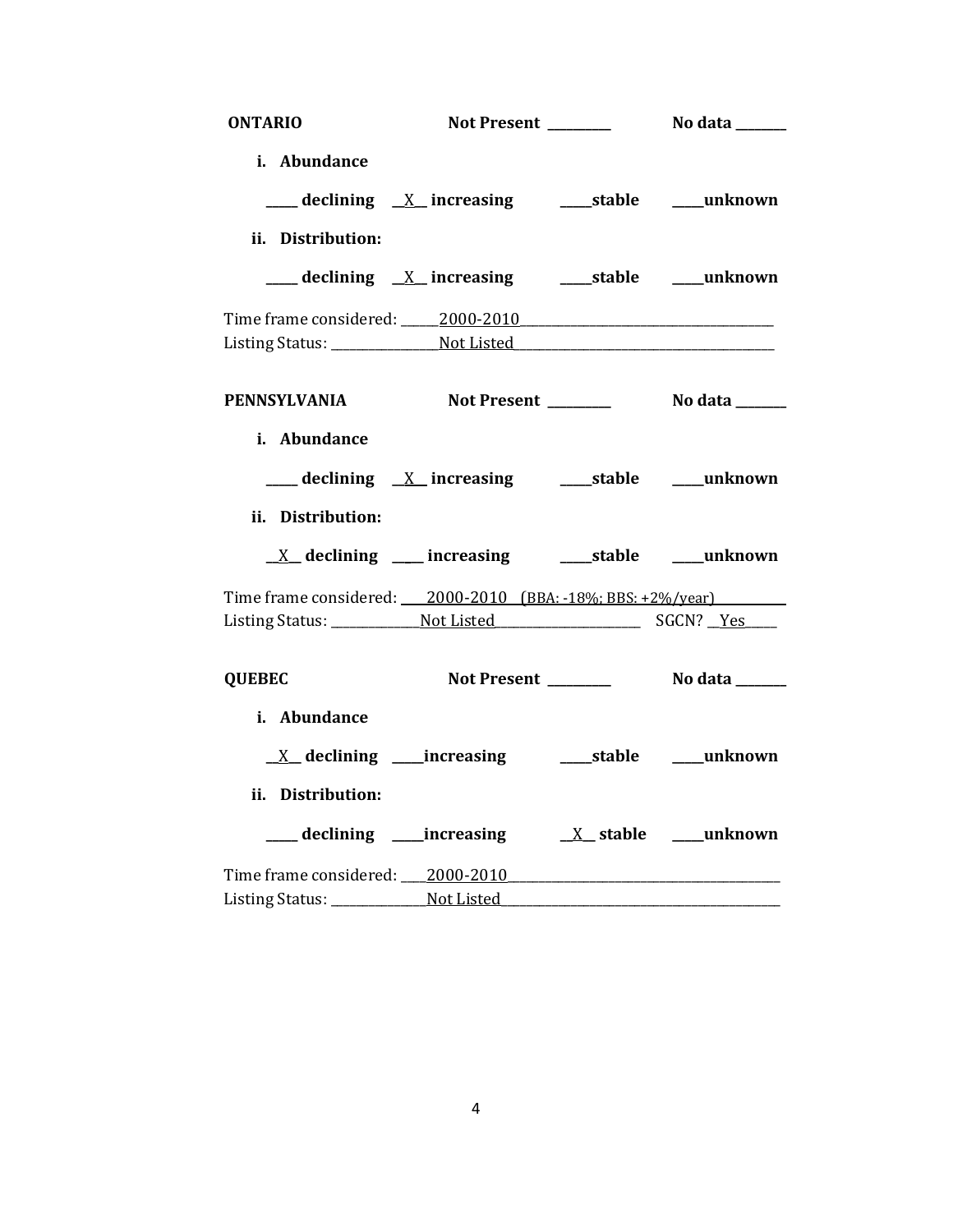| <b>VERMONT</b>                            |                                                                    |         |
|-------------------------------------------|--------------------------------------------------------------------|---------|
| <i>i.</i> Abundance                       |                                                                    |         |
|                                           |                                                                    |         |
| ii. Distribution:                         |                                                                    |         |
|                                           | ____ declining <u>X</u> _increasing _____stable ____unknown        |         |
| Time frame considered: 2000-2010          |                                                                    |         |
| d. NEW YORK                               |                                                                    | No data |
| i. Abundance                              |                                                                    |         |
|                                           |                                                                    |         |
| ii. Distribution:                         |                                                                    |         |
|                                           | <u>___</u> declining <u>X</u> _increasing  ____stable  ____unknown |         |
| Time frame considered: 1980-85 to 2000-05 |                                                                    |         |

### **Monitoring in New York.**

A small number of nests in central New York are being monitored by NYSDEC staff to investigate the effects of timber harvest on nesting activity.

### **Trends Discussion:**

In New York, the second Breeding Bird Atlas documented an increase in occupancy of 68% from 1980-85 to 2000-05. Increases were documented across the state, but the species disappeared from the Coastal Lowlands, where it was already uncommon. The Breeding Bird Survey trend in New York for 1966 to 2010 shows a significant increase of 3.9% per year.

Breeding Bird Survey trends for North America, the Eastern region, and New York for 2000-2010 show annual increases of 2.3%, 2.1%, and 4.3% respectively. Christmas Bird Count data show increases in overwintering birds in New Jersey and Massachusetts since the 1980s.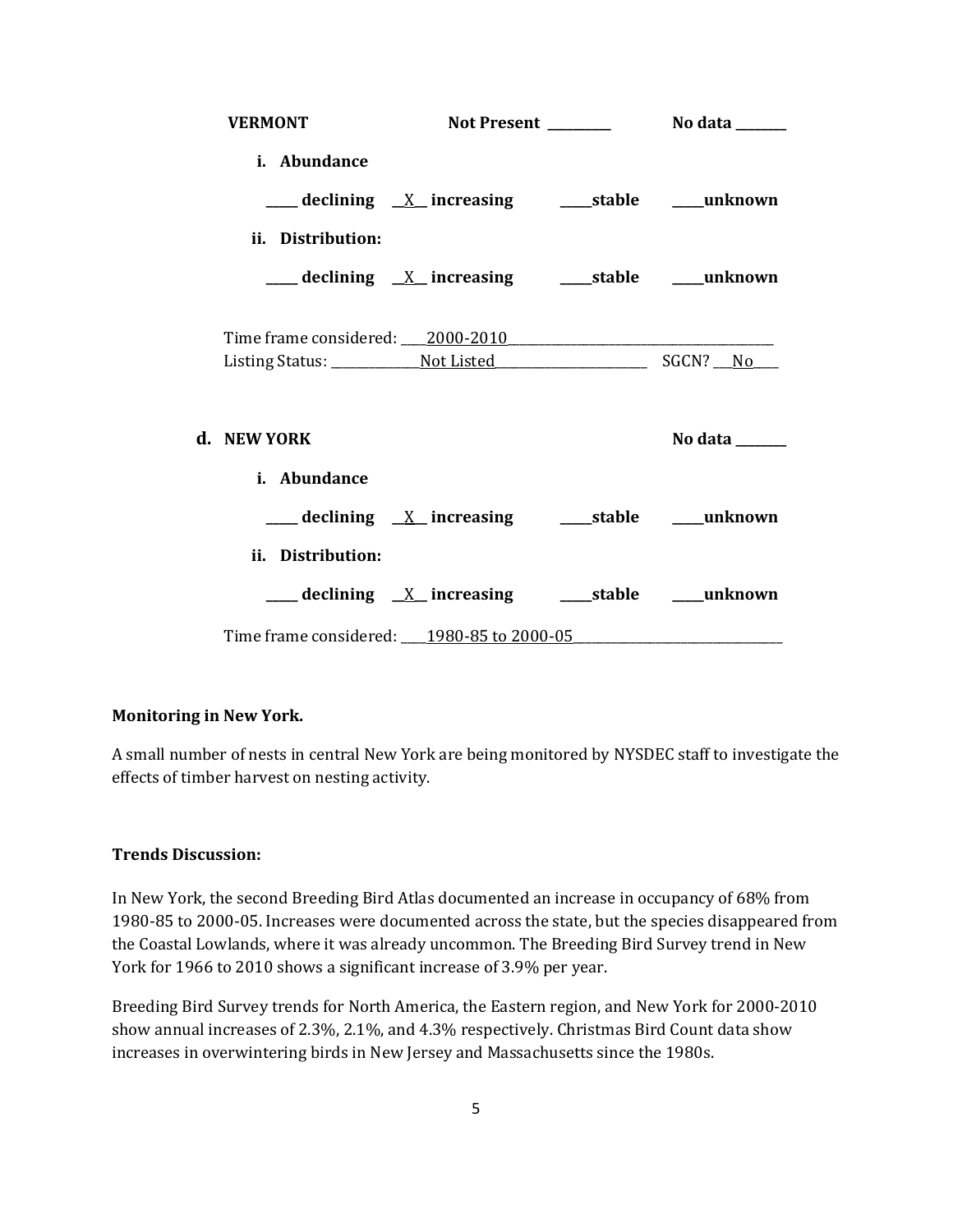An increase in wintering birds documented by Christmas Bird Count data in areas north of traditional hawk watch strongly suggests that migratory short-stopping was the cause of declining numbers documented at hawk watch sites during the 1980s and early 1990s. The increased availability of songbird prey provided by bird feeders likely enabled sharp-shinned hawks to extend the year-round range northward.

The decline in sharp-shinned hawk numbers documented at hawk watch sites during the 1980s and early 1990s has been attributed to migratory short-stopping wherein birds remain in areas north of hawk watches (Dunn and Tessaglia 1994, Duncan 1996, Viverette et al. 1996). The increased availability of songbird prey provided by bird feeders increases winter survivorship, particularly for juveniles (Duncan 1996, Viverette et al. 1996) and likely enabled sharp-shinned hawks to extend the year-round range northward.



**Figure 1.** Occurrences of sharp-shinned hawk from the NYS Breeding Bird Atlas (McGowan and Corwin 2008).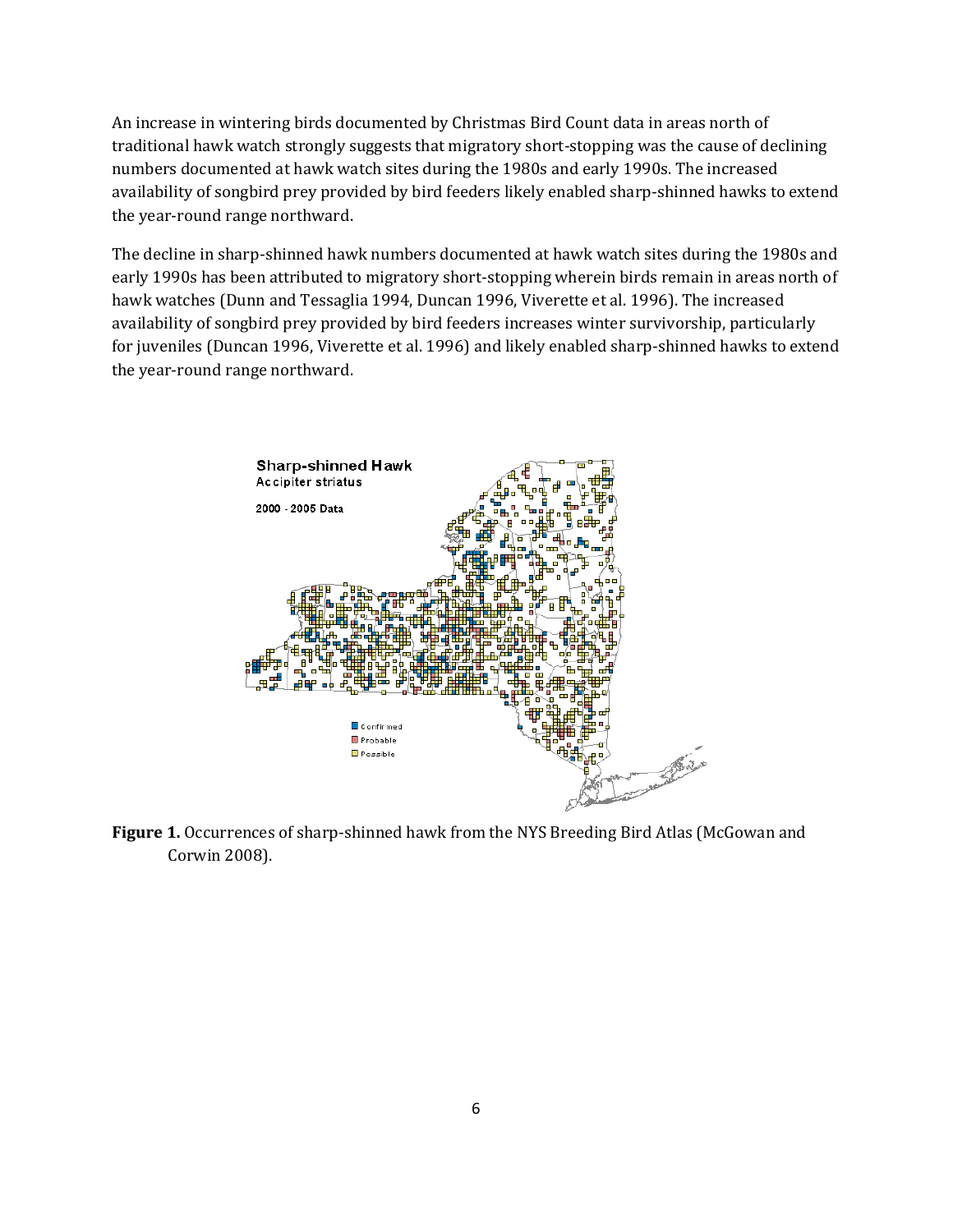

**Figure 2.** Change in occurrence from the NYS Breeding Bird Atlas (McGowan and Corwin 2008).



**Figure 3**. Distribution of sharp-shinned hawk in North America (Birds of North America Online).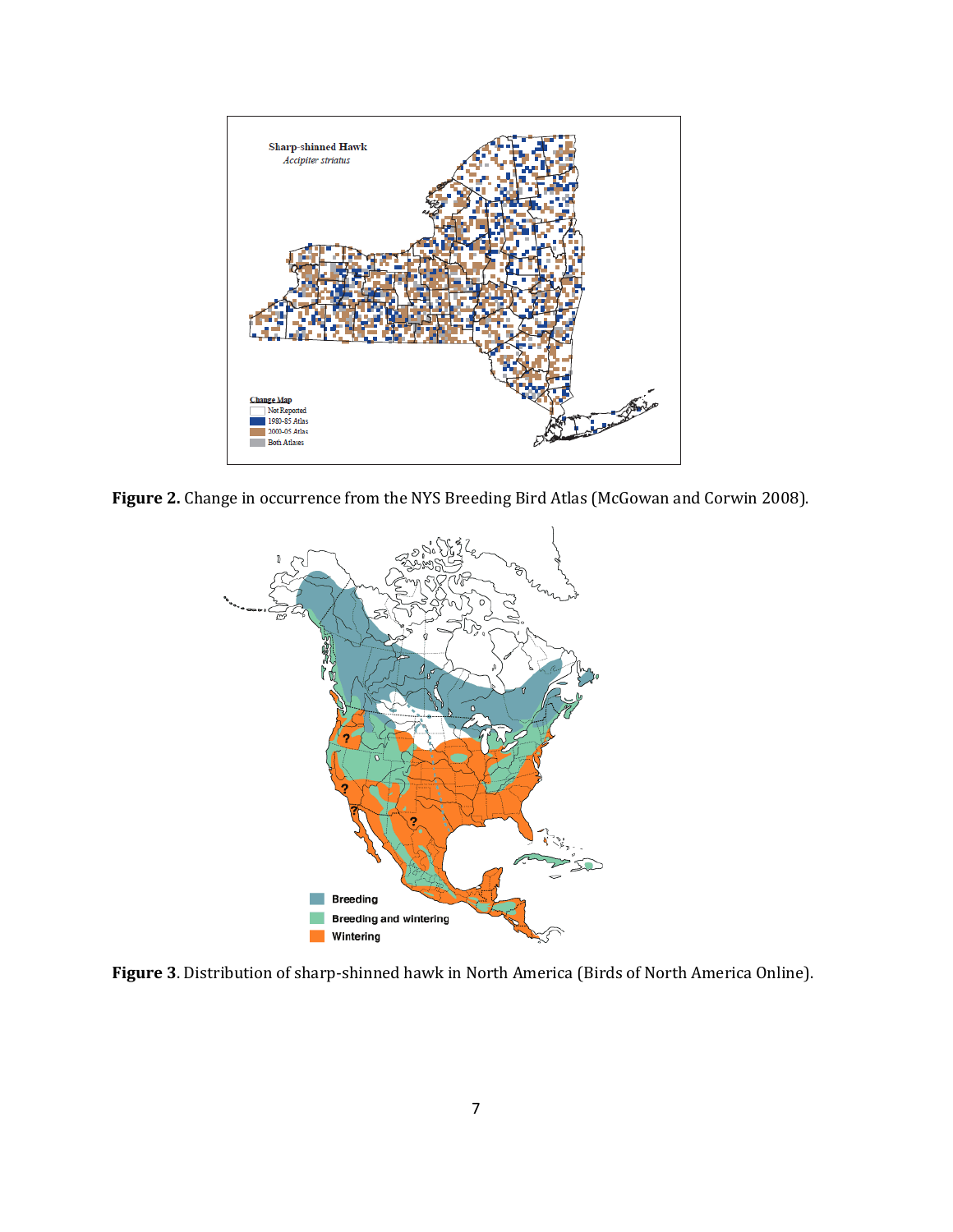

**Figure 4**. Conservation status of the sharp-shinned hawk in North America (NatureServe 2012).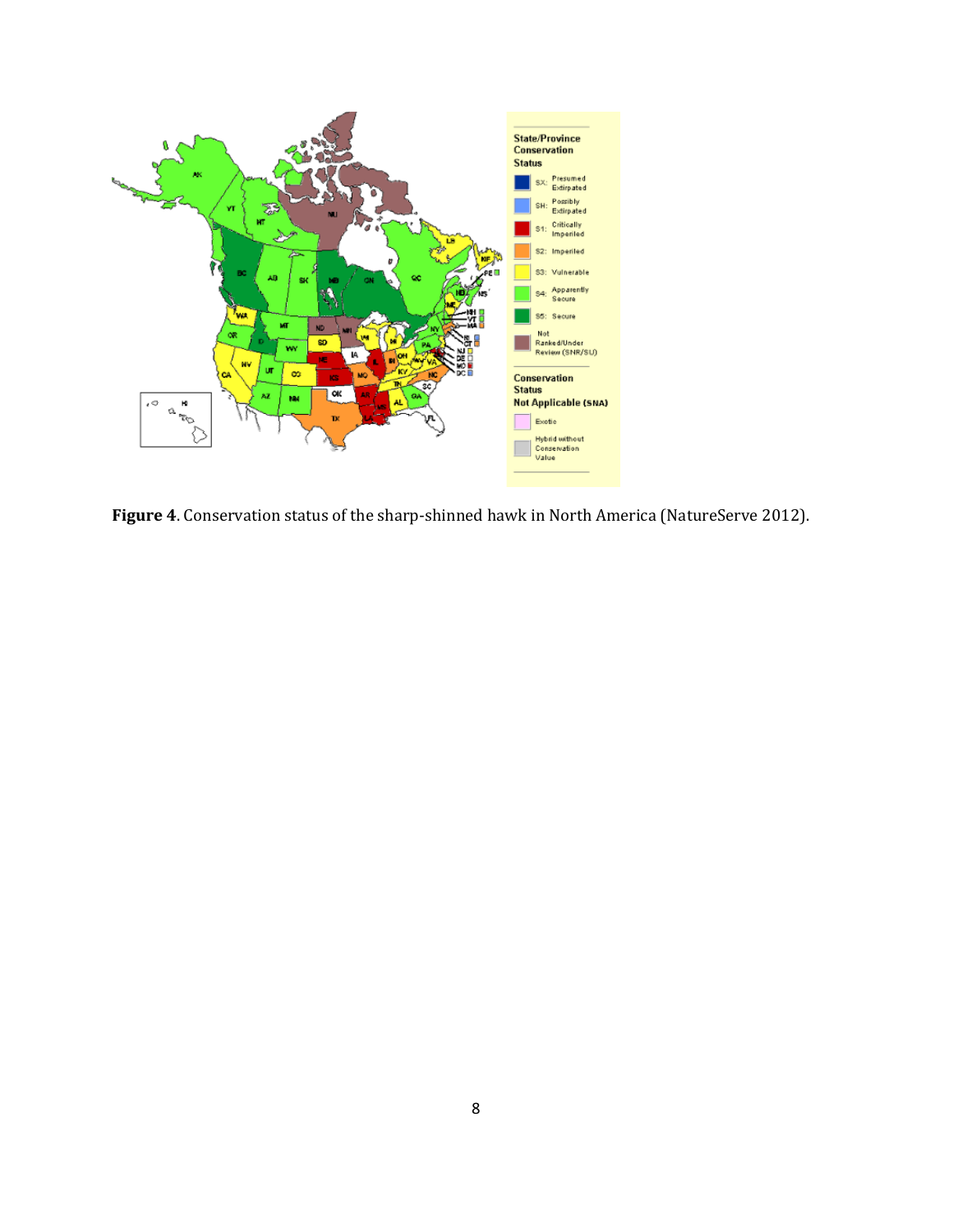### **III. New York Rarity, if known:**

| <b>Historic</b> | # of Animals | # of Locations | % of State |
|-----------------|--------------|----------------|------------|
| prior to 1970   |              |                |            |
| prior to 1980   |              |                |            |
| prior to 1990   |              |                |            |

### **Details of historic occurrence:**

The first Breeding Bird Atlas (1980-85) documented sharp-shinned hawks in 859 survey blocks (16%) across the state.

| Current | # of Animals | # of Locations | % of State |
|---------|--------------|----------------|------------|
|         |              |                | 270/       |

# **Details of current occurrence:**

The second Breeding Bird Atlas (2000-05) documented sharp-shinned hawks in 1,440 survey blocks (27%) across the state, and increase of 68% statewide.

# **New York's Contribution to Species North American Range:**

| % of NA Range in New York | <b>Classification of New York Range</b> |  |  |
|---------------------------|-----------------------------------------|--|--|
| $X = 0.5\%$               | X <b>Core</b>                           |  |  |
| $-6 - 10%$                | __Peripheral                            |  |  |
| 11-25%                    | <b>Disjunct</b>                         |  |  |
| $26 - 50\%$               | Distance to core population:            |  |  |
| $>50\%$                   |                                         |  |  |

### **IV. Primary Habitat or Community Type:**

- 1. Plantation and Disturbed Land Pioneer Forests
- 2. Mixed Northern Hardwoods
- 3. Oak-Pine Forest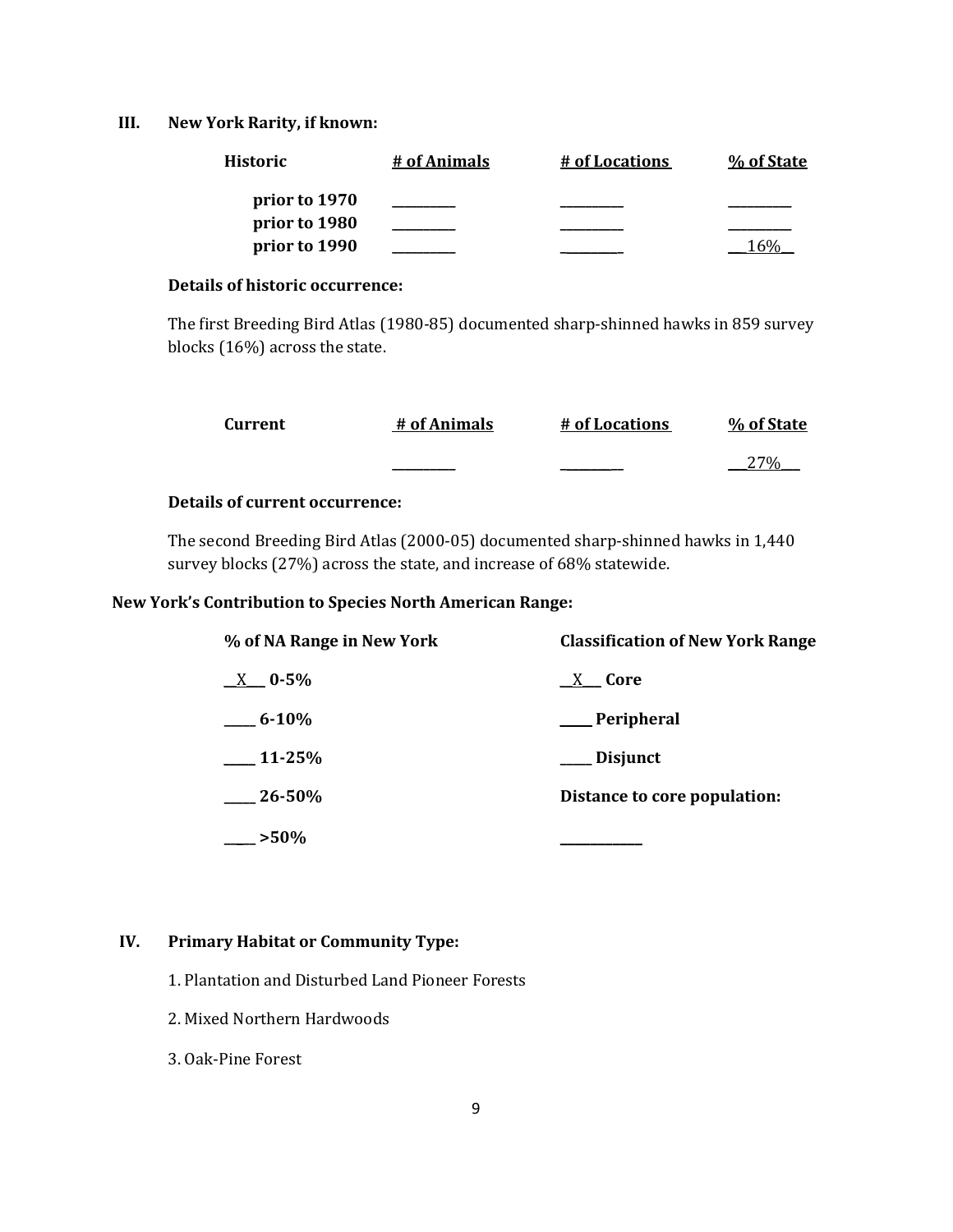### **Habitat or Community Type Trend in New York:**

| <b>Declining</b>           | $X$ Stable | <b>Increasing</b> | <b>Unknown</b> |  |
|----------------------------|------------|-------------------|----------------|--|
|                            |            |                   |                |  |
| <b>Habitat Specialist?</b> |            | <b>Yes</b>        | X No           |  |
| <b>Indicator Species?</b>  |            | <b>Yes</b>        | No.            |  |

#### **Habitat Discussion:**

The sharp-shinned hawk occurs from sea level to almost alpine habitats, breeding in mixed, deciduous, and coniferous forests. Nests are most frequently placed in wooded areas where the canopy is dense and trees are small in diameter and closely spaced (Bildstein and Meyer 2000).

# **V. New York Species Demographics and Life History**

**\_\_**X**\_\_ Breeder in New York**

- **\_\_**X\_\_ **Summer Resident**
- **\_\_**X**\_\_ Winter Resident**
- **\_\_\_\_\_ Anadromous**
- **\_\_\_\_\_ Non-breeder in New York**
	- **\_\_\_\_\_ Summer Resident**
	- **\_\_\_\_\_ Winter Resident**
	- **\_\_\_\_\_ Catadromous**
- **\_\_\_\_\_ Migratory only**
- **\_\_\_\_\_Unknown**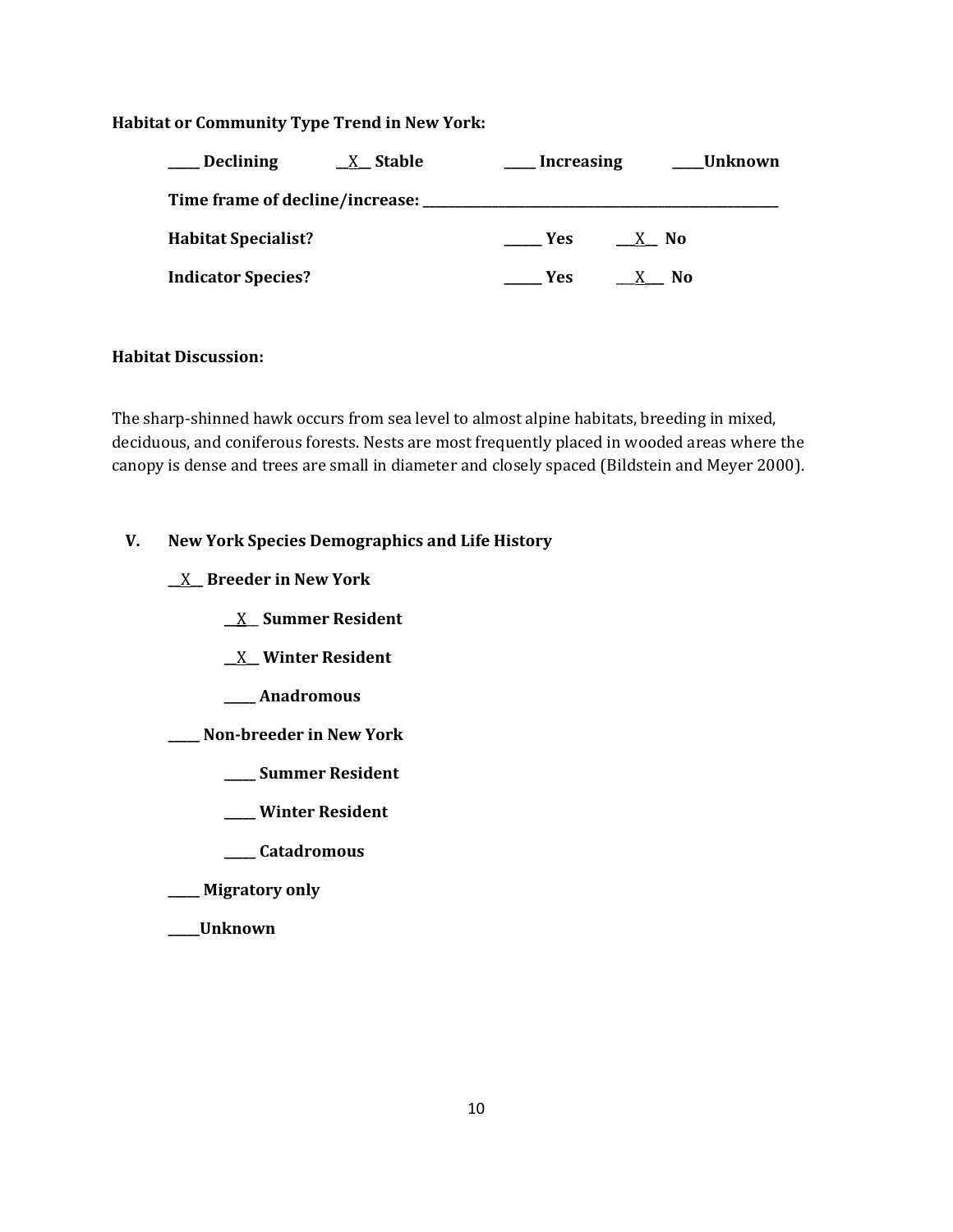# **Species Demographics and Life History Discussion:**

The sharp-shinned hawk's secretive nature and the dense vegetation of its nesting habitat make it difficult to find and study during the breeding season. It is most frequently seen while on migration.

Some sharp-shinned hawks, mostly females, breed at 1 year of age, but most breed at ≥2 year. There is no information on intervals between breeding or on lifetime reproductive success (Bildstein and Meyer 2000). The average number of fledglings per nest in North America is 2.7 (Apfelbaum and Seelbach 1983). One brood is produced per season. The longest lifespan reported is 13 years (Keran 1981) but most birds live around three years.

# **VI. Threats:**

Collisions with vehicles, predation, collisions with windows, and gunshot were the leading identifiable causes of mortality in two studies (Keran 1981, Evans and Rosenfield 1985). Although shooting was common and widespread as recently as the 1950s, it no longer occurs to a notable extent.

Acid rain and the control of spruce budworm (which results in reduced songbird populations) are thought to reduce productivity of sharp-shinned hawks. DDT and environmental contaminants have been detected in some sharp-shinned hawks, possibly as a result of eating pesticide-laden migrant songbirds returning from South American wintering areas.

Increased logging in the boreal forest may affect populations by fragmenting habitat (NatureServe 2012). Logging may also cause a reduction in reproductive success due to the sharp-shinned hawk's apparent need for a very closed canopy (S.T. Crocoll, pers. comm.).

In an assessment of vulnerability to predicted climate change conducted by the New York Natural Heritage Program, sharp-shinned hawk was identified as a second-priority species whose sensitivity should be assessed in the future (Schlesinger et al. 2011).

# **Are there regulatory mechanisms that protect the species or its habitat in New York?**

**\_\_\_\_\_\_ No \_\_\_\_\_ Unknown**

**\_\_**X**\_\_\_ Yes**

Sharp-shinned hawk is protected under the Migratory Bird Treaty Act of 1918. Its forest habitat is not protected.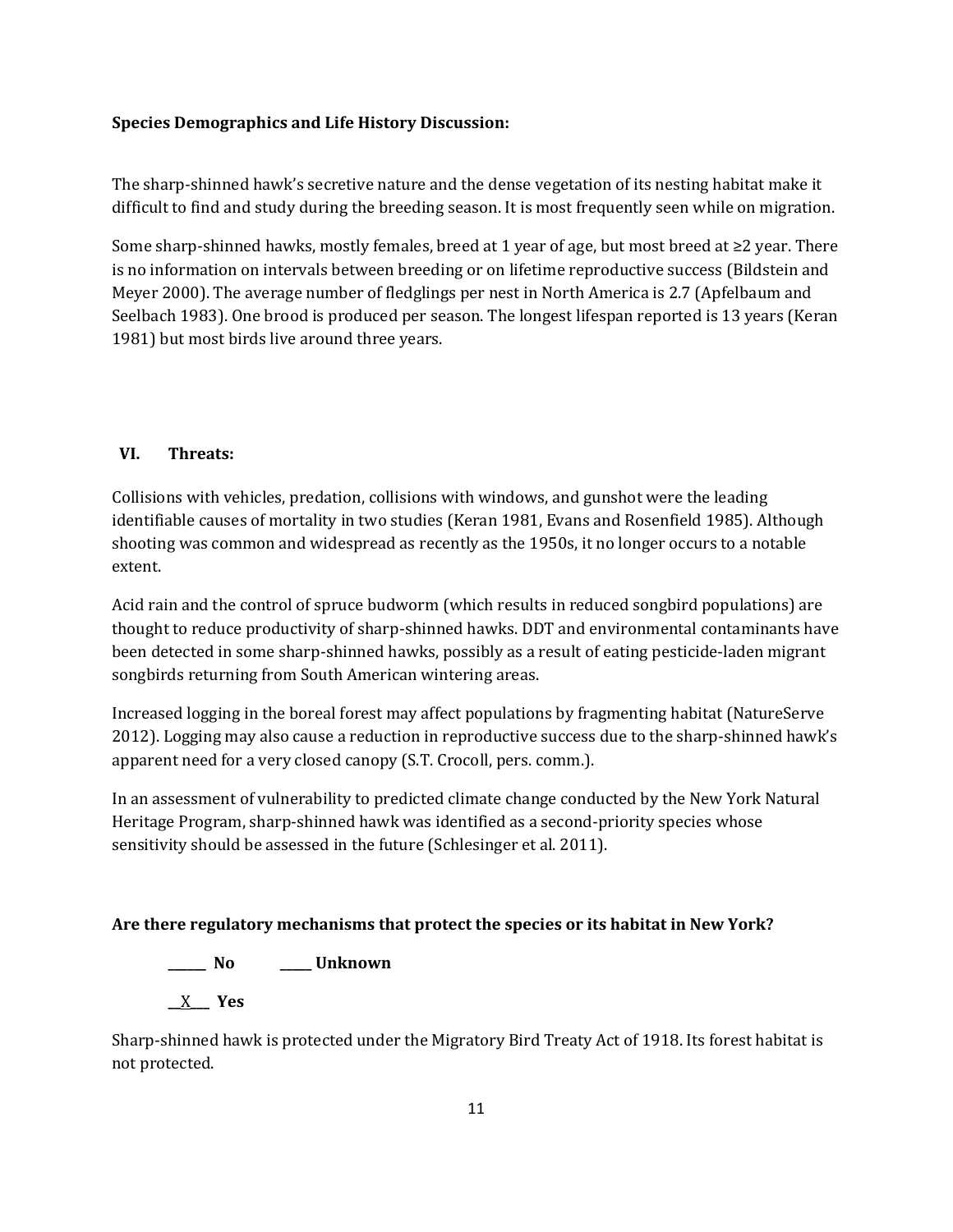# **Describe knowledge of management/conservation actions that are needed for recovery/conservation, or to eliminate, minimize, or compensate for the identified threats:**

A lack of abundance data during the breeding season due to this hawk's secrecy make it difficult to assess local effects of forest management techniques and habitat degradation due to agriculture or suburban development (Bildstein and Meyer 2000).

Recommendations by Crocoll (2012) based on a small sample size:

- No disturbance to nest territory from 15 April to 15 August
- Maintain a tree canopy closure in the territory of greater than 90% after harvest
- The tree density should be at least 425 trees per hectare
- An uncut buffer of 100m should be maintained around active nests

Conservation actions following IUCN taxonomy are categorized in the table below.

| <b>Conservation Actions</b> |                                     |
|-----------------------------|-------------------------------------|
| <b>Action Category</b>      | <b>Action</b>                       |
| Land/Water Protection       | Site/Area Protection                |
| Land/Water Protection       | Resource/Habitat Protection         |
| Land/Water Management       | Site/Area Management                |
| Land/Water Management       | Habitat/Natural Process Restoration |

The Comprehensive Wildlife Conservation Strategy (NYSDEC 2005) includes recommendations for the following actions for forest breeding raptors, which includes sharp-shinned hawk.

#### **Habitat management:**

Habitat management for all these species (except the golden eagle, which is effectively extirpated as a breeder) is largely unknown and it is therefore important to experiment with different techniques. Examples include different cutting regimes and different buffer distances (and potentially fire management where appropriate), in both hardwoods and conifers (plantations and native).